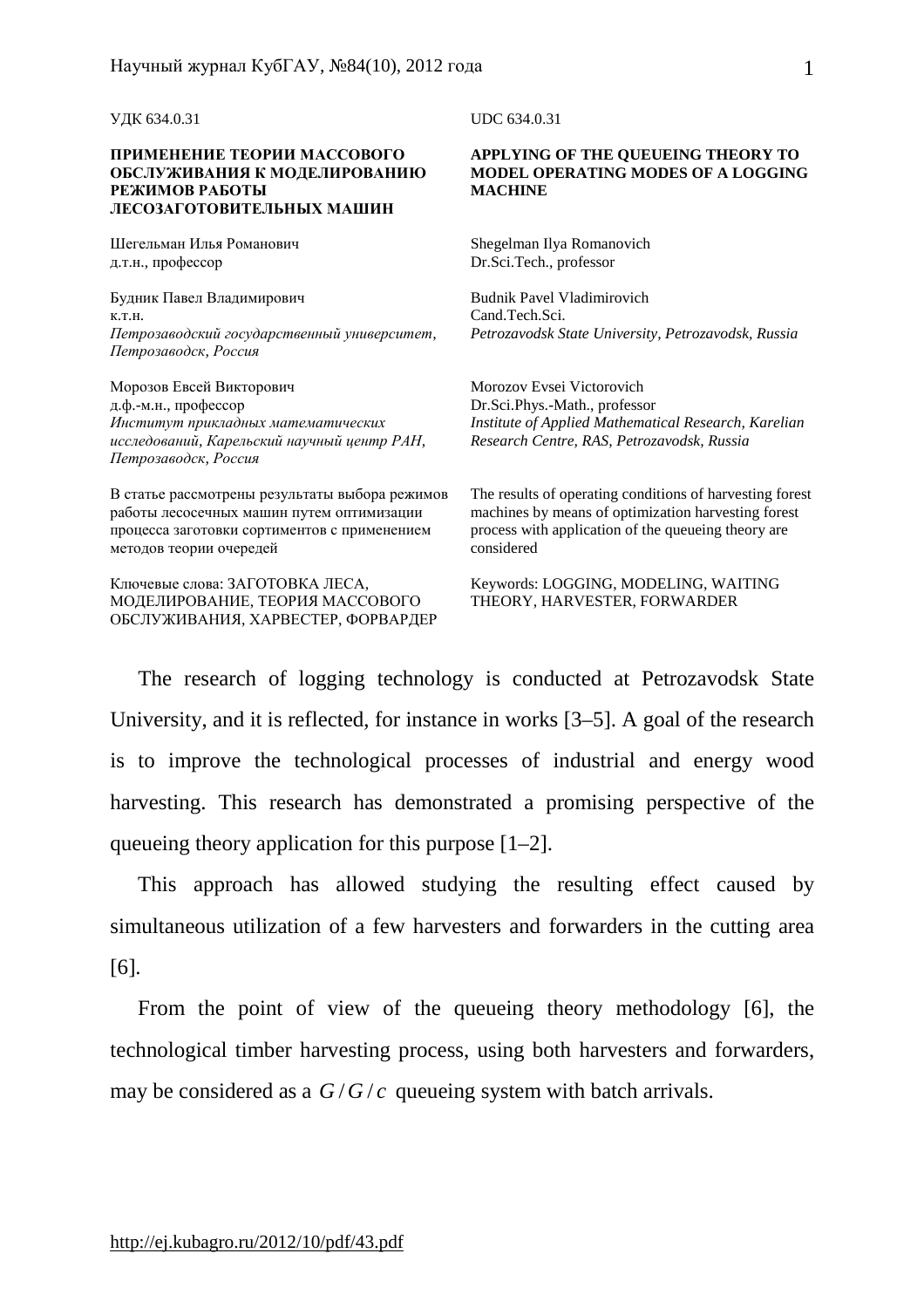A harvester fells trees, cuts branches and bucks up on industrial and energy assortments. After that, a forwarder picks up assortments, loads them on its dray and then transports the assortments to a holding area.

A Job has *N* assortments.

The harvester work can be fully described by the mean arrival rate  $I_i(B)$ which is the average number of the batches generating by the harvester *i* per unit of time. After the harvester produces *N* assortments, then the job arrives to a factory. In general, the number *N* is random and has an arbitrary distribution. If a workstation (forwarder) is busy then an arriving job goes to a waiting area. The waiting area is a collecting network. After the forwarder becomes free the job proceeds to process.

The forwarder work determines the mean processing rate (the average number of batches which any forwarder is processing per unit of time).

If there are m working harvesters then the mean arrival rate (the average number of the assortments which all harvesters are generating per unit of time) is the sum of the rates of m (independent) streams, that is

$$
I(I) = \sum_{i=1}^{m} I_i(I),
$$
 (1)

where *m* is the total number of the harvesters and  $I_i(I)$  is the mean arrival rate of harvester *i*. Values  $I(I)$  and  $I(B)$  are connected by the following expression  $I(B) = I(I)/E[N]$ , where  $E[N]$  is the mean number of assortments in a batch.

There are two the most important performance measures of the factory. It is the mean of cycle time  $E [ CT_s]$  and the mean of work-in-process  $E[WP]$ . The mean of cycle time is the average time that the job spends within a system, and it includes the time  $T_q(B)$  which the job spends in a waiting area, and the time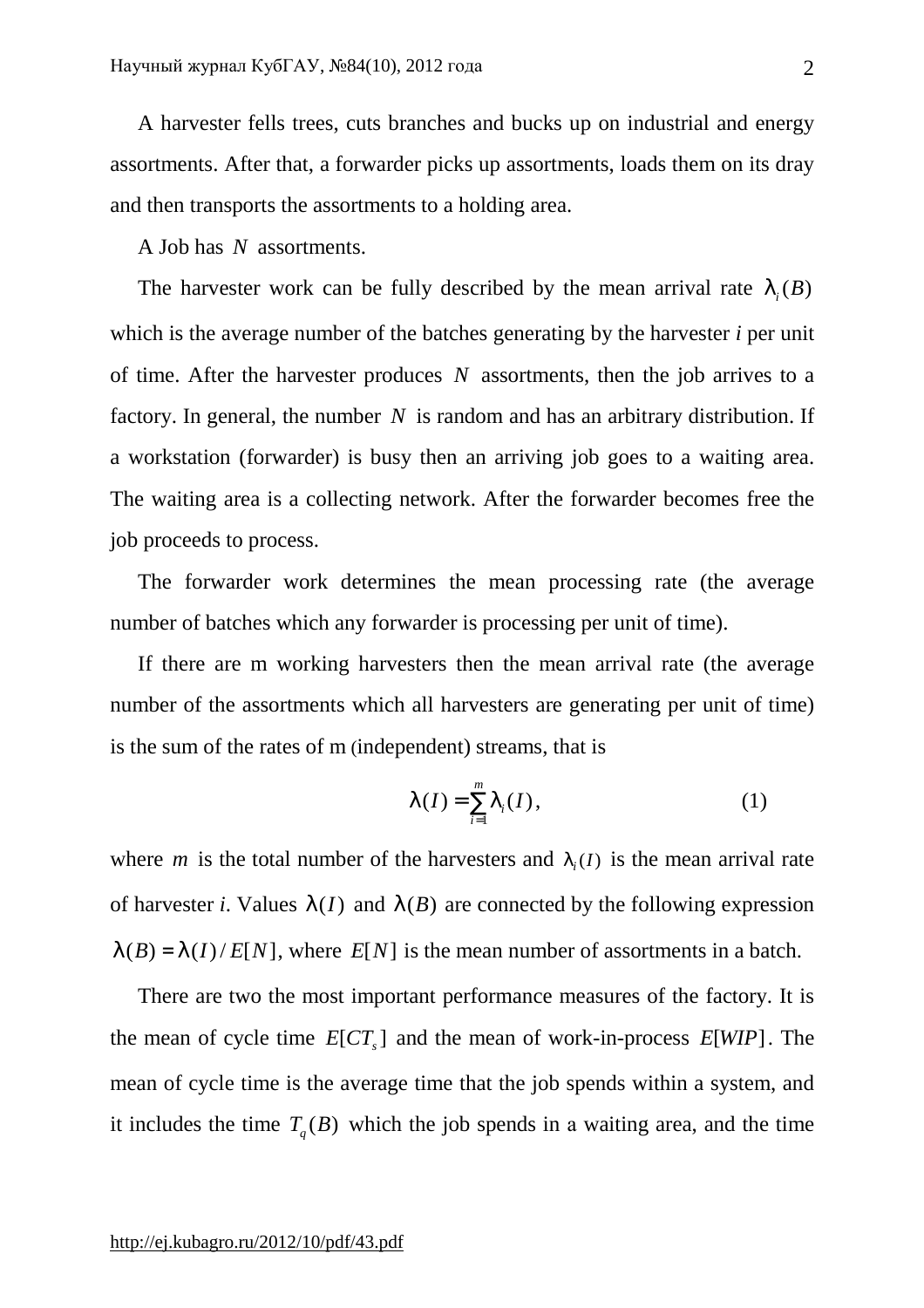$T<sub>s</sub>(B)$  which the job is processed by the forwarder. For the queuing system the value  $E[CT_s]$  is defined as follows:

$$
E[CT_s] = E[D] + E[T_q(B)] + E[T_s(B)],
$$
\n(2)

where  $E[D]$  is the mean time which the harvester processes an assortments batch;  $E [CT_q]$  is the mean time which the job spends in a waiting area (in a queue);  $E[T_s(B)]$  is the mean time which the job is processed by the forwarder.

The mean value *E*[*D*] can be obtained from the Wald's identity as follows

$$
E[D] = E[N] \cdot E[T_a(I)], \qquad (3)
$$

where  $E[T_a(I)] = 1/I(I)$  is the mean time between the moments of assortments' cut out (if all harvesters are taken into account).

The mean time which the job is staying in a waiting area of some forwarders is defined as

$$
E[CT_q] = \left(\frac{C_a^2(B) + C_s^2(B)}{2}\right) \cdot \left(\frac{u(B)^{\sqrt{2c+2}-1}}{c \cdot (1-u(B))}\right) \cdot E[T_s(B)],\tag{4}
$$

where  $C_a^2(B)$  is the squared coefficient of variation of time which all harvesters process batch of assortments;  $C_s^2(B)$  is the squared coefficient of variation for the time which forwarder processes batch of assortments;  $u(B)$  is the utilization factor: *c* is the total number of forwarders.

The utilization factor of *c* forwarders is defined as  $u(B) = \frac{I(I)}{(m(B) \cdot E[N] \cdot c)}$ . The value  $C_a^2(B)$  is defined by the formula

$$
C_a^2(B) = \sum_{i=1}^m \frac{I_i(B)}{I(B)} \cdot C_{a,i}^2(B), \qquad (5)
$$

where  $I_i(B)$  is the average number of batches generating by harvester *i* per unit of time, and it connects with the value  $I_i(I)$  by the formula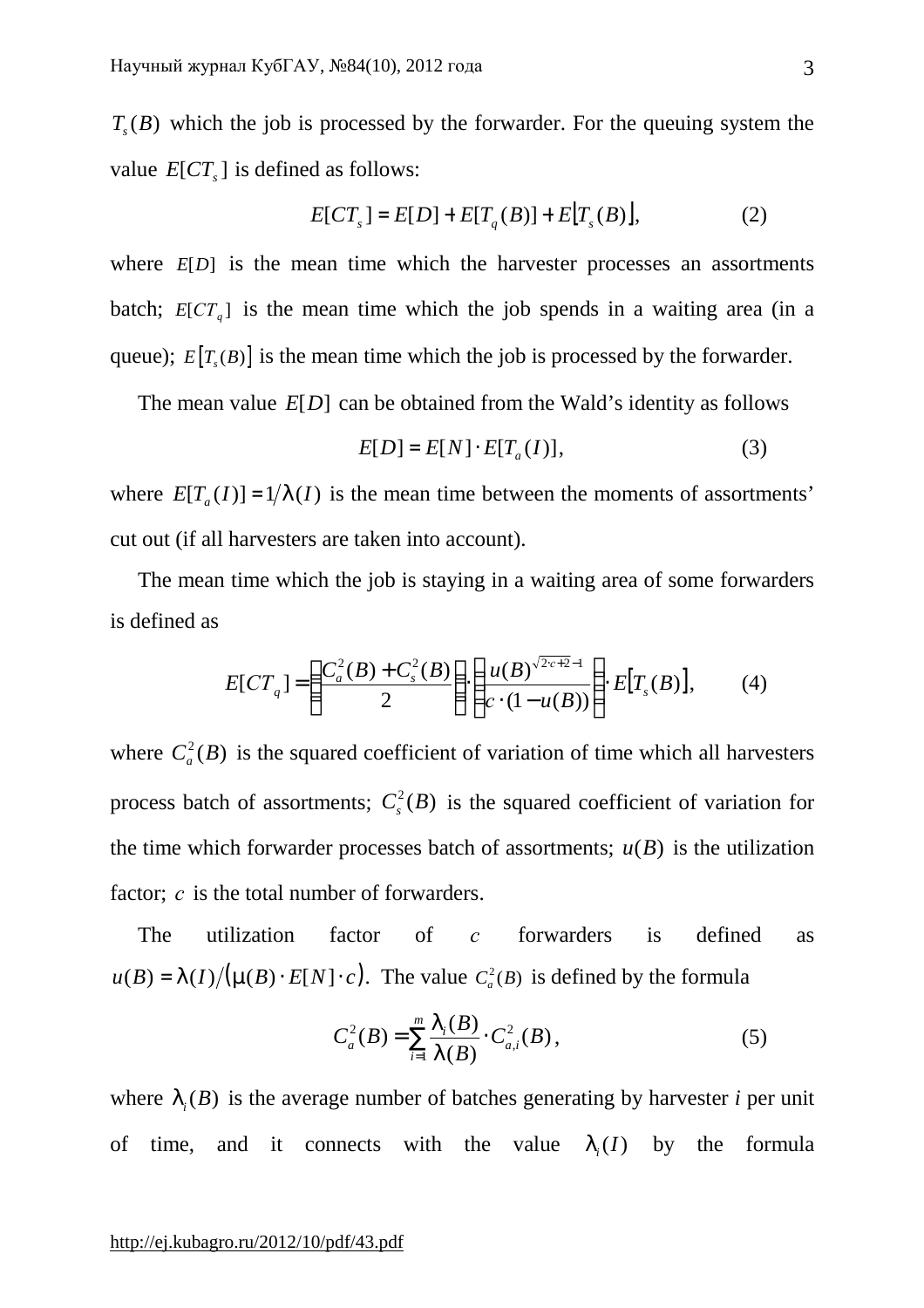$I_i(B) = I_i(I)/E[N]$ ;  $C_{a,i}^2(B)$  is the squared coefficient of variation of the time which harvester *i* processes a batch of assortments. The value  $C_{a,i}^2(B)$  is defined as

$$
C_{a,i}^{2}(B) = \frac{C^{2}[T_{a,i}(I)]}{E[N]} + C^{2}[N],
$$
\n(6)

where  $C^2[T_{a,i}(I)]$  is the squared coefficient of variation for the time which harvester *i* processes assortment;  $C^2[N]$  is the squared coefficient of variation for the total number assortments which are located on a dray of the forwarder.

The connection between the values  $E[WIP]$  and  $E[CT_s]$  is expressed by the Little's law  $E[WIP] = I(B) \cdot E[CT_{s}]$ .

The reduction of  $E [CT_s]$  can be achieved by the decreasing of time when the assortments are located on a cutting area. This may correspond to increased productivity and / or increase of the uniformity of the system if values *E*[*N*] and  $C^2[N]$  do not change.

We note that the utilization factor shows how much the forwarder is loaded. If we have one forwarder and  $u(B) > 1$ , then the forwarder is overloaded. If  $u(B)$  <1 then the (limiting) fraction of time the forwarder is free is  $1-u(B)$ . When the utilization factor approaches to 1 (from below) then the queue grows up nonlinearly. It leads to an overloading of the system and finally breaks up production.

At the time when the job is in a waiting area (in a queue) tends to 0 the system works more regularly.

We note that the mean work-in-process shows how many assortments are in the cutting area. Also we note that the considered forwarder is able to take  $10 \text{ m}^3$ of assortments on the dray. It means that one job is according to  $10 \text{ m}^3$  of logs.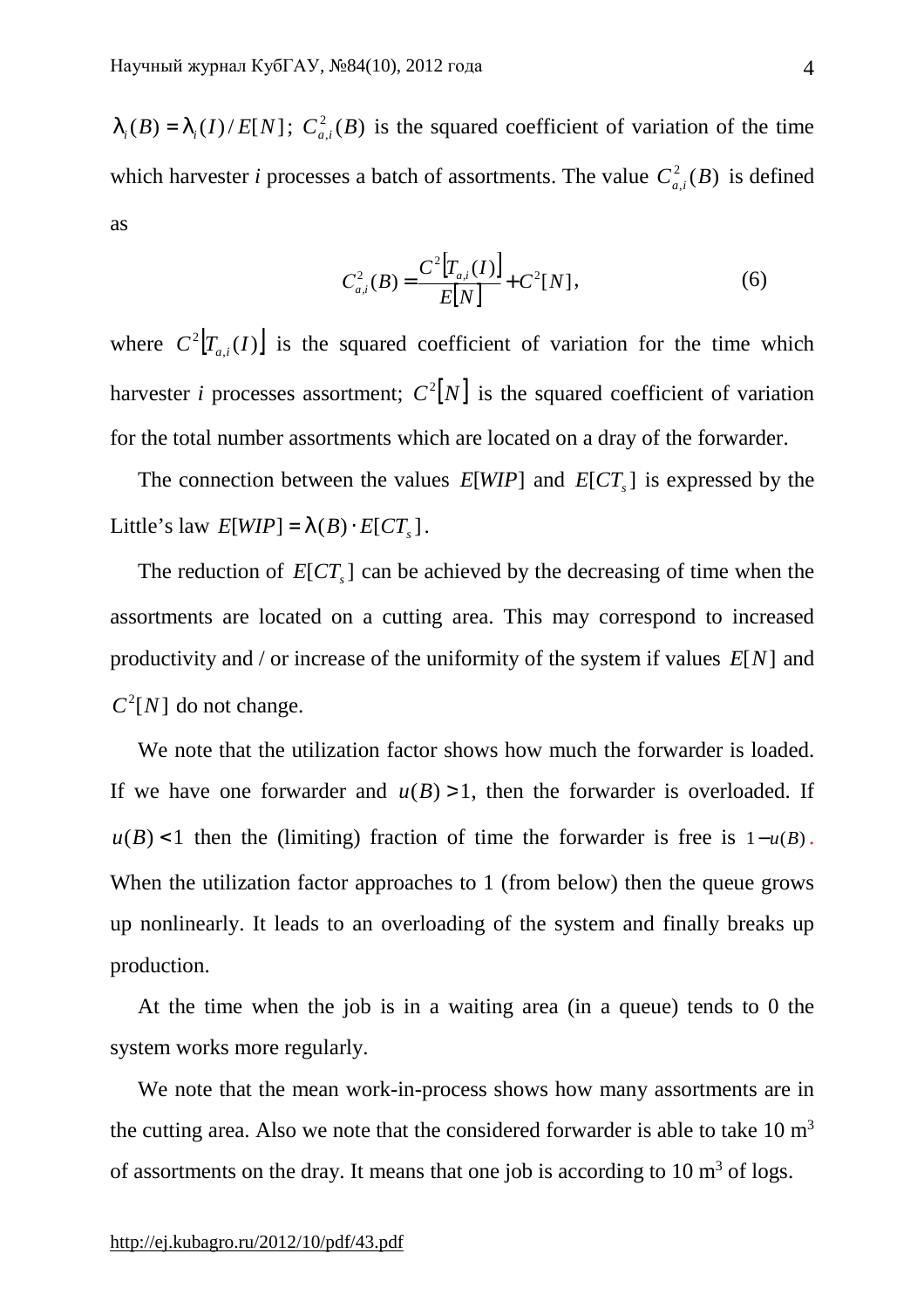To calculate the means  $E [CT_s]$  and  $E [WIP]$ , a few experiments have been realized in Pryazha region, the republic of Karelia. The harvester John Deere 1270D Eco III and the forwarder John Deere 1110D Eco III worked in the cutting area. As a result, the following values  $E[N] = 147$ ,  $C^2[N] = 0.059$ ,  $E[T_a(I)] = 34c$ ,  $C^2[T_a(I)] = 0,803$ ,  $E[T_s(B)] = 3628c$ ,  $C_s^2(B) = 0,059$  have been obtained.

In such a case, calculation of the means are based on the standard estimate

$$
E[x] = \frac{\sum_{i=1}^{k} m_i \cdot x_i}{n},
$$
\n(7)

where  $x_i$  is the *i*-th observation;  $m_i$  is the absolute frequency; *n* is the sample size; *k* is the number of intervals. The empirical variance is defined as

$$
V[x] = \frac{\sum_{i=1}^{k} (x_i - E[x])^2 \cdot m_i}{n-1}.
$$
 (8)

The squared coefficient of variation is defined by the formula

$$
C^{2}[x] = \frac{V[x]}{E[x]^{2}}.
$$
 (9)

Using formulas  $(1) - (6)$  and the model from the paper [1], we have obtained the following results:

$$
u(B) = \frac{3628}{147 \cdot 34} = 0,726
$$
  
\n
$$
E[T_q(B)] = \left(\frac{0,803}{147} + 0,059 + 0,059\right) \cdot \left(\frac{3628}{147 \cdot 34}\right) \cdot 3628 = 593c
$$
  
\n
$$
E[CT_s] = 147 \cdot 34 + 593 + 3628 = 9219c = 2,564
$$
  
\n
$$
E[WIP] = \frac{9219}{147 \cdot 34} = 1,84
$$

<http://ej.kubagro.ru/2012/10/pdf/43.pdf>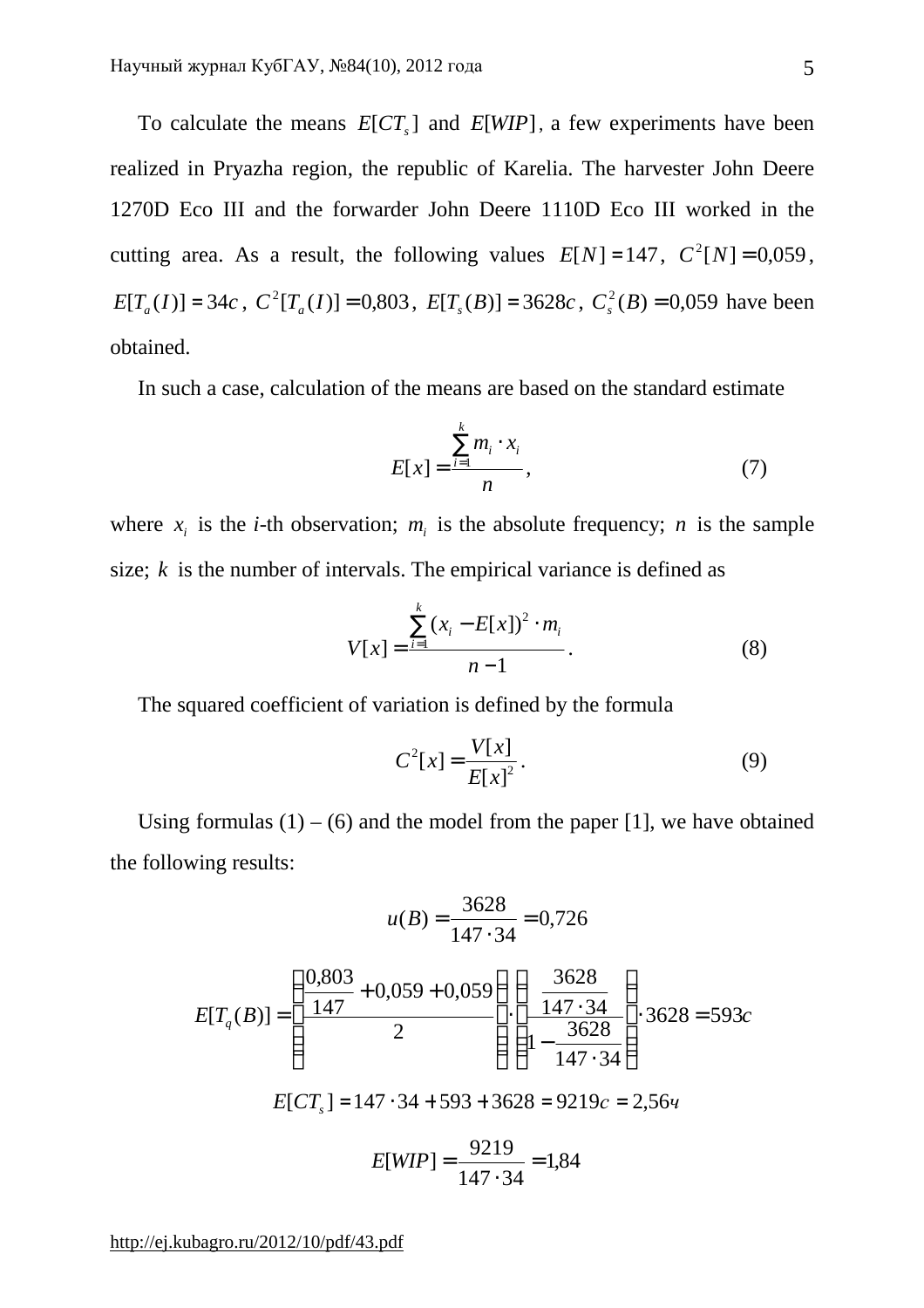Now we show how the system performance is changed depending on the changes of given parameters. We assume that the variances of the assortments' arriving time and the assortments' processing time decrease. It means that the machines are working more evenly. To realize it in the model, we must reduce values  $C^2[T_a(I)]$  and  $C_s^2(B)$ . For example, if  $C_s^2(B)$  is reduced on 10 % then  $E[CT_s]$  and  $E[WIP]$  are reduced on 0,31 %. In that case the utilization factor remains the same. The mean time the job is in a waiting area  $E[T_q(B)]$  is reduced on 4,78 %.

If  $C^2[T_a(I)]$  is reduced on 10 % then  $E[CT_s]$  *u*  $E[WIP]$  are reduced on 0.03 %. (At that again the utilization factor  $u(B)$  is not changed.) The mean time the job is in a waiting area  $E[T_q(B)]$  is reduced on 0.44 %.

If we increase  $C_s^2(B)$  on 10 % then the values  $E[CT_s]$  and  $E[WIP]$  also increase on 0,31 %, while the value  $E[T_q(B)]$  increases on 4,78 %.

If  $C^2[T_a(I)]$  increases on 10 % then, as we can see,  $E[CT_s]$  and  $E[WIP]$ increase as well. Moreover, the value  $E[T_q(B)]$  increases on 0.44 %.

If  $C^2[T_a(I)]$  increases on 10 % and  $C_s^2(B)$  is reduced at one time. Then the values  $E [CT_s]$  and  $E [WIP]$  decrease on 0,28 %, and  $E[T_q(B)]$  also decreases on 4,34 %. The utilization factor hasn't changed again.

If  $C^2[T_a(I)]$  reduces on 10 % and  $C_s^2(B)$  increases at one time. Then the values  $E[CT_s]$  and  $E[WP]$  increase on 0,28 %, and the value  $E[T_q(B)]$  also decreases on 4,34 %.

The small change of values  $C^2[T_a(I)]$  and  $C^2_s(B)$  doesn't influence on the system.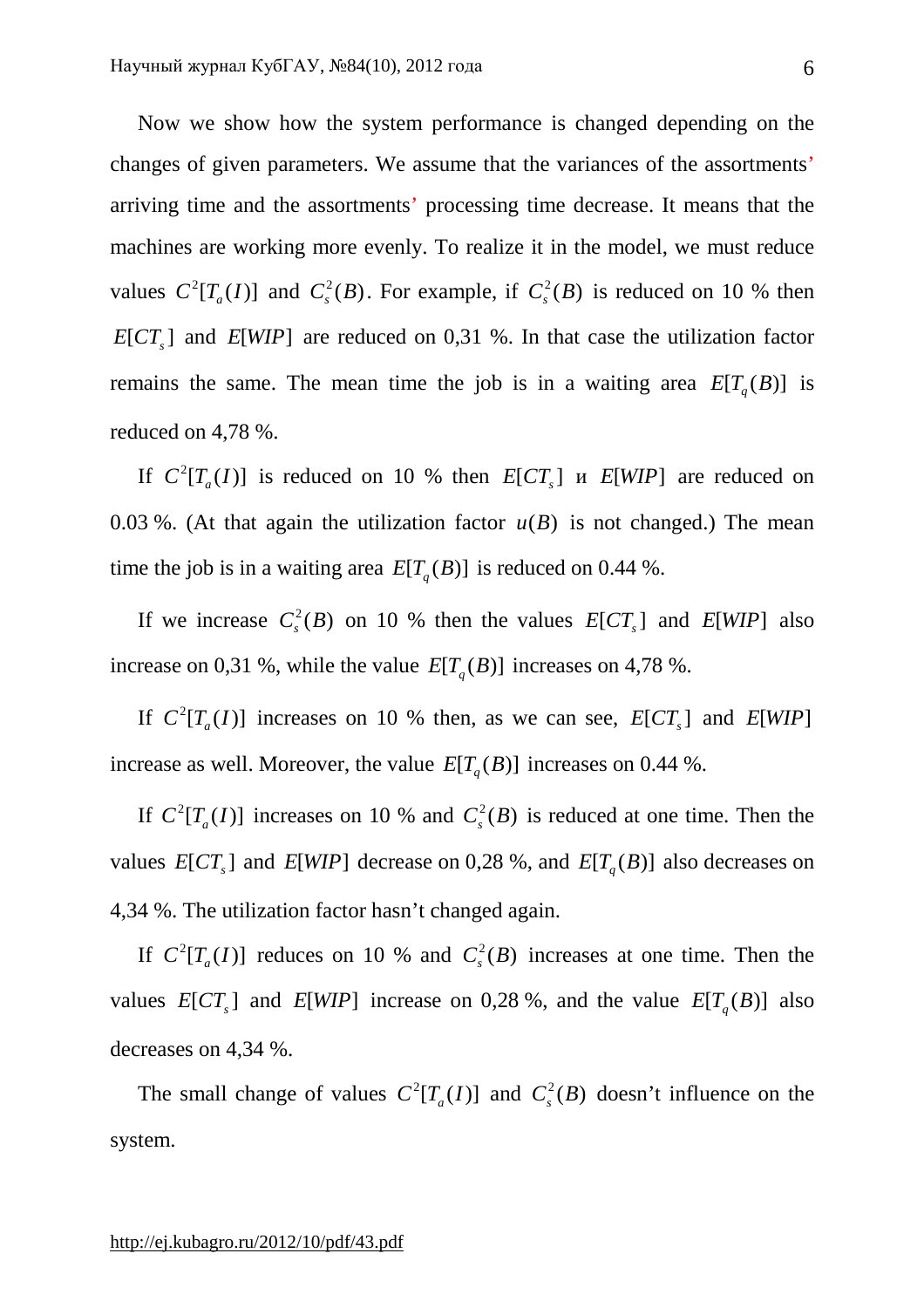If  $E[T_a(I)]$  is increased on 10 % then  $E[CT_s]$  increases on 3,7 % and *E*[*WIP*] reduces on 5,72 %. The value  $E[T_q(B)]$  reduces on 26,73 %. The utilization factor is 0,66. It reduces on 9,09 %.

If  $E[T_a(I)]$  is reduced on 10 % then  $E[CT_s]$  is reduced on 1,73 % and *E*[*WIP*] is increased on 9,19 %, and the value  $E[T_q(B)]$  is increased on 57,44 %. In that case the utilization factor increases on 11,11 % and becomes 0,81.

A change of  $E[T_a(I)]$  may lead to a considerable change of  $E[CT_s]$  and other parameters. In practice, the value  $E[T_a(I)]$  depends on the construction of the harvester, skill of the driver, type of the cutting area, and other factors.

The value  $E[T_s(B)]$  influences strongly on the mean cycle time  $E[CT_s]$  and the mean of work-in-process  $E[WIP]$ . For example, if the value  $E[T_s(B)]$  is reduced on 10 % then  $E[CT_s]$  and  $E[WIP]$  are reduced on 6,25 %,  $E[T_q(B)]$  is reduced on 35,96 % and  $u(B)$  is reduced on 10%.

If we increase  $E[T_s(B)]$  on 10%, then  $E[CT_s]$  and  $E[WIP]$  increase on 8,09 %, and  $E[T_q(B)]$ ,  $u(B)$  increases on 64,59 % and 10 %, respectively.

If  $E[T_s(B)]$  is increased on 10 % and  $E[T_a(I)]$  is reduced at one time then  $E[CT_s]$  increases on 13,10 %, the value  $E[WP]$  increases on 25,67 %,  $E[T_q(B)]$  increases on 26,71 %, and utilization  $u(B)$  increases on 22,22 %. If  $E[T_s(B)]$  is reduced on 10 % and  $E[T_a(I)]$  is increased on 10 % at one time, then the reduction of the corresponding values are 1,75 %, 10,68 %, 50,29 %, 18,18 %, respectively.

We also can reduce  $E[CT_s]$  and  $E[WP]$  by changing the number of forwarders *c* (and keeping rest of parameters, with exception of utilization factor, fixed). For instance, for  $c = 2$ , then the reduction of the values  $E[CT_s]$ , *E*[*WIP*], *E*[*T<sub>q</sub>*(*B*)] are respectively 5,99 %, 93,18 %, 50 % (with factor  $u(B)$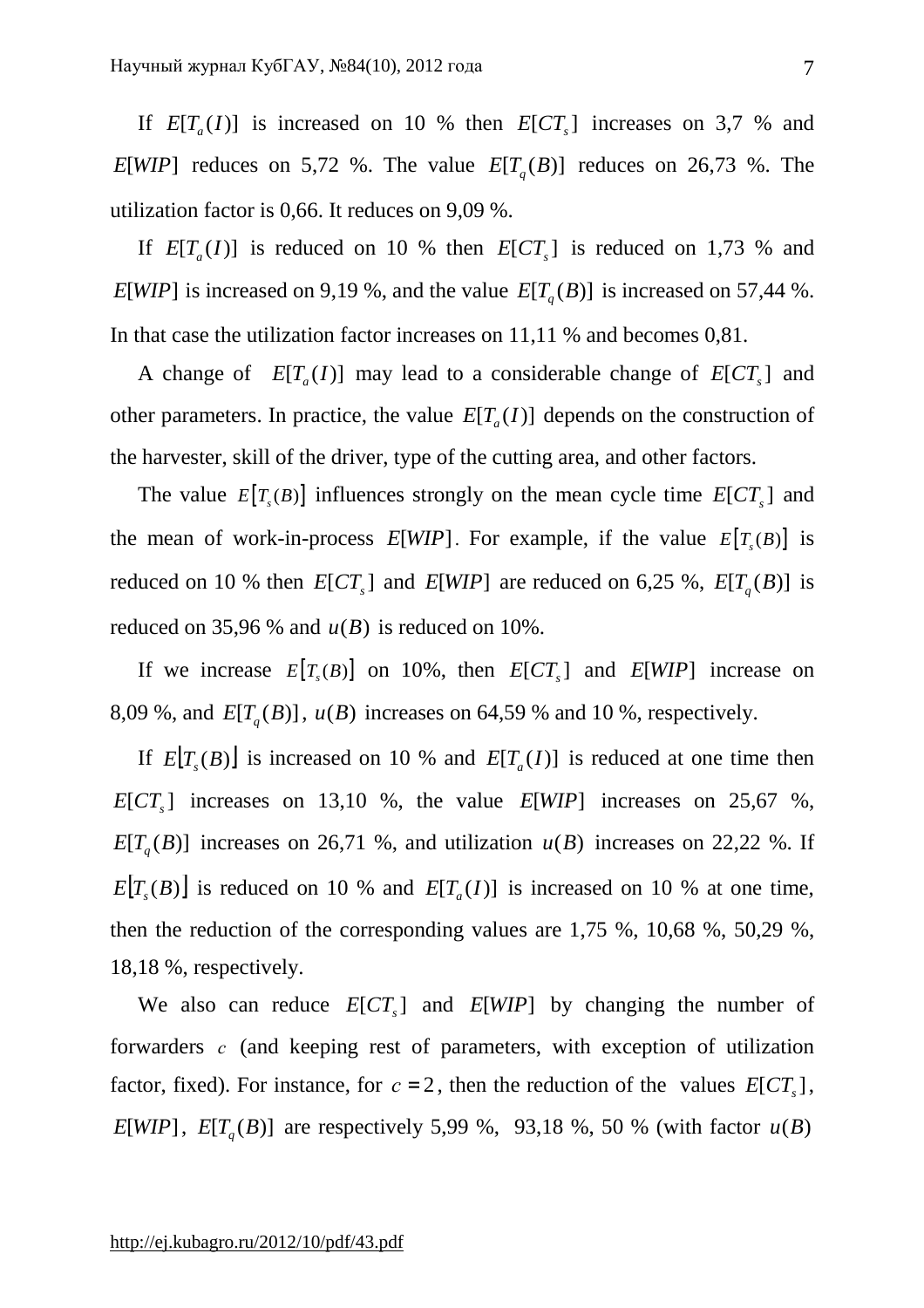equals 0,36). For  $c = 3$ , values  $E[CT_s]$  and  $E[WIP]$  reduce on 6,35 %,  $E[T_q(B)]$ reduces on 98,76 %, and  $u(B)$  becomes 0,24 that is reduced on 66,67 %.

If we want to model the work of *m* harvesters on the cutting area, we need to reduce the value  $E[T_a(I)]$  twice.

Then, for instance, for  $c = 2$ , the value  $E[CT_s]$  reduces on 30,75 % and  $E[T_q(B)]$  reduces on 56,71 %, but the value  $E[WD]$  increases on 38,49 %. At the same time, the utilization factor does not change. For  $c = 3$ ,  $E[CT_s]$  reduces on 33,12 % and  $E[T_q(B)]$  reduces on 93,53 % but  $E[WIP]$  increases on 33,75 %. The utilization factor reduces on 33,33 % to be 0,48.

A complex of forest machines which has two harvesters and one forwarder is not used because the utilization factor is more than 1. It means that the mean time when the job is in a waiting area would increase with no limit.

Now we illustrate situation for  $m=3$  harvesters on the cutting area. First, the value  $E[T_a(I)]$  is reduced in 3 times. For this case and for  $c=3$  the value  $E\left[\frac{CT_s}{} \right]$  reduces on 40,93 %, the value  $E\left[\frac{T_q}{B} \right]$  reduces on 74,44 %, while the value *E*[*WIP*] increases on 77,21 %. The utilization factor does not change.

If we continue to increase the number of machines, then we obtain the following. For 3 harvesters and 4 forwarders, the value  $E[CT_s]$  decreases on 42,21 %, the value  $E[T_q(B)]$  decreases on 94,44 %, but  $E[WIP]$  increases on 73,35 %. The utilization factor  $u(B)$  is reduced on 25 % and becomes equals 0,54. For 4 harvesters and 4 forwarders, we obtain reduction of  $E [CT_s]$  and  $E[T_q(B)]$  on 45,99 % and 82,77 %, respectively, while the quantity  $E[WP]$ increases on 116,06 %. The utilization factor does not change.

The mean of cycle time, the mean time which the job is staying in a waiting area, the mean of work-in-process and the utilization factor for different complexes of forest machines are displayed in Fig.  $1 - 4$ .

8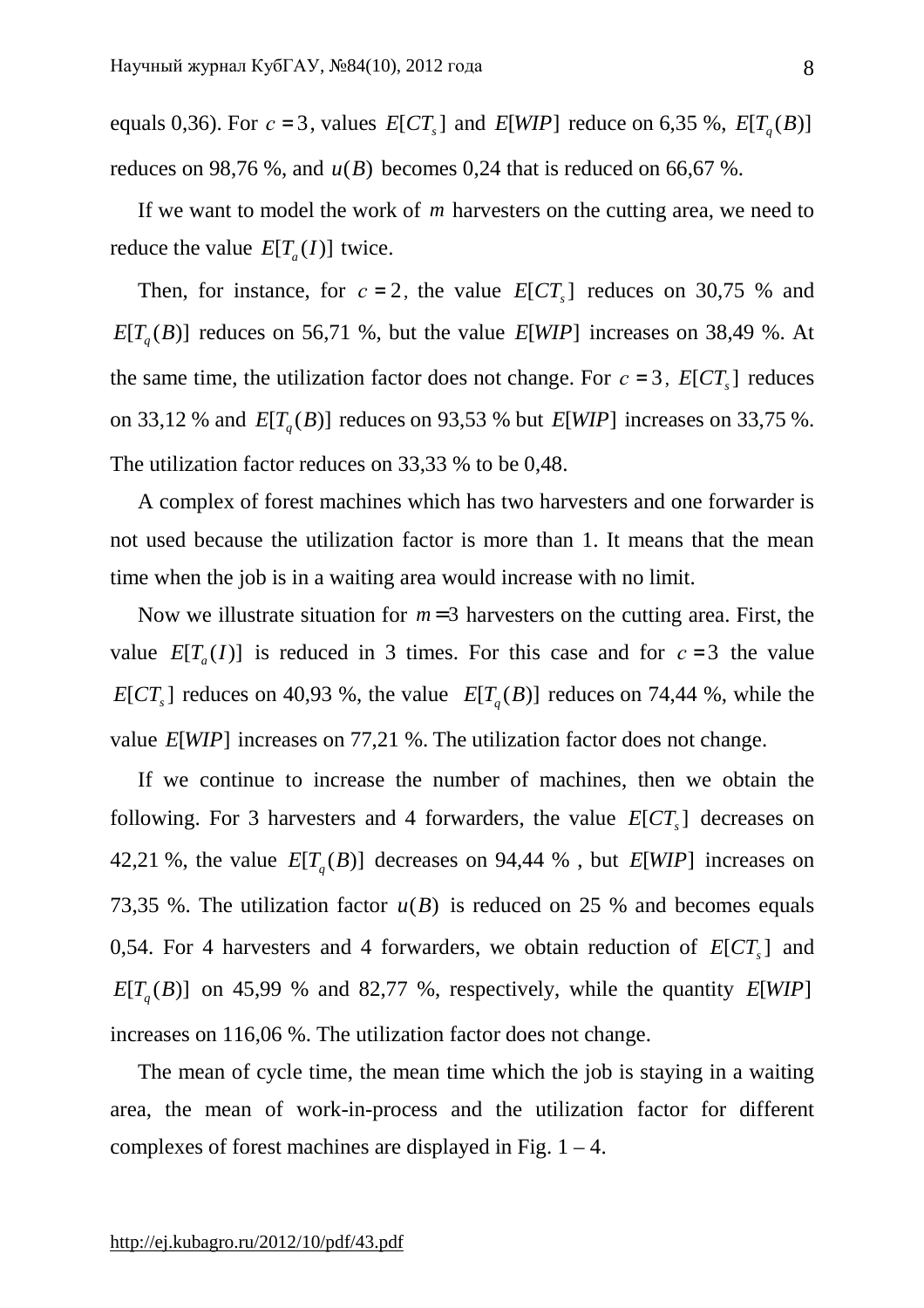

Fig 1. The mean of cycle time for different complexes of forest machines



Fig 2. The mean time which the job is staying in a waiting area for different complexes of forest machines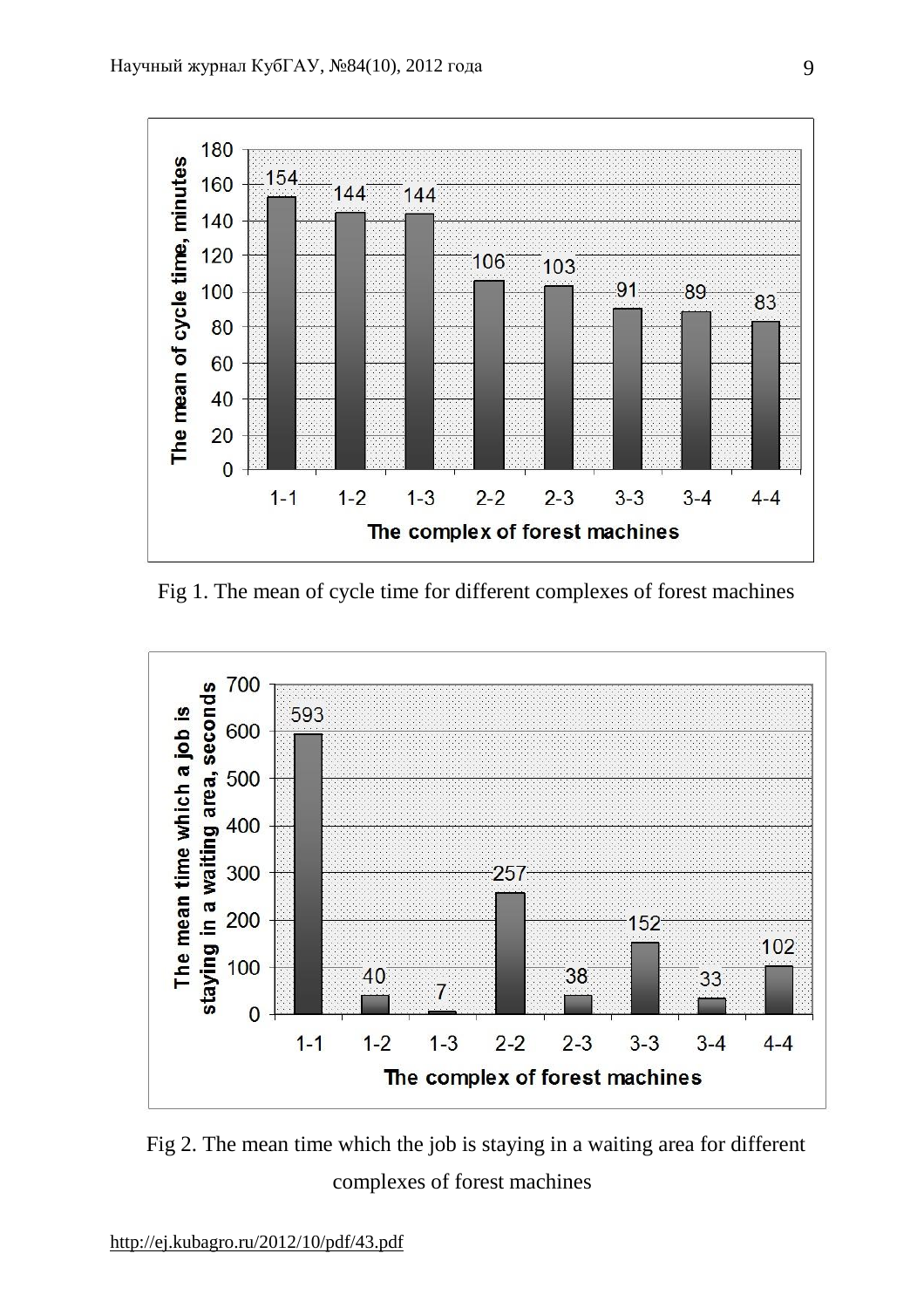

Fig 3. The mean of work-in-process for different complexes of forest machines



Fig 4. The utilization factor for different complexes of forest machines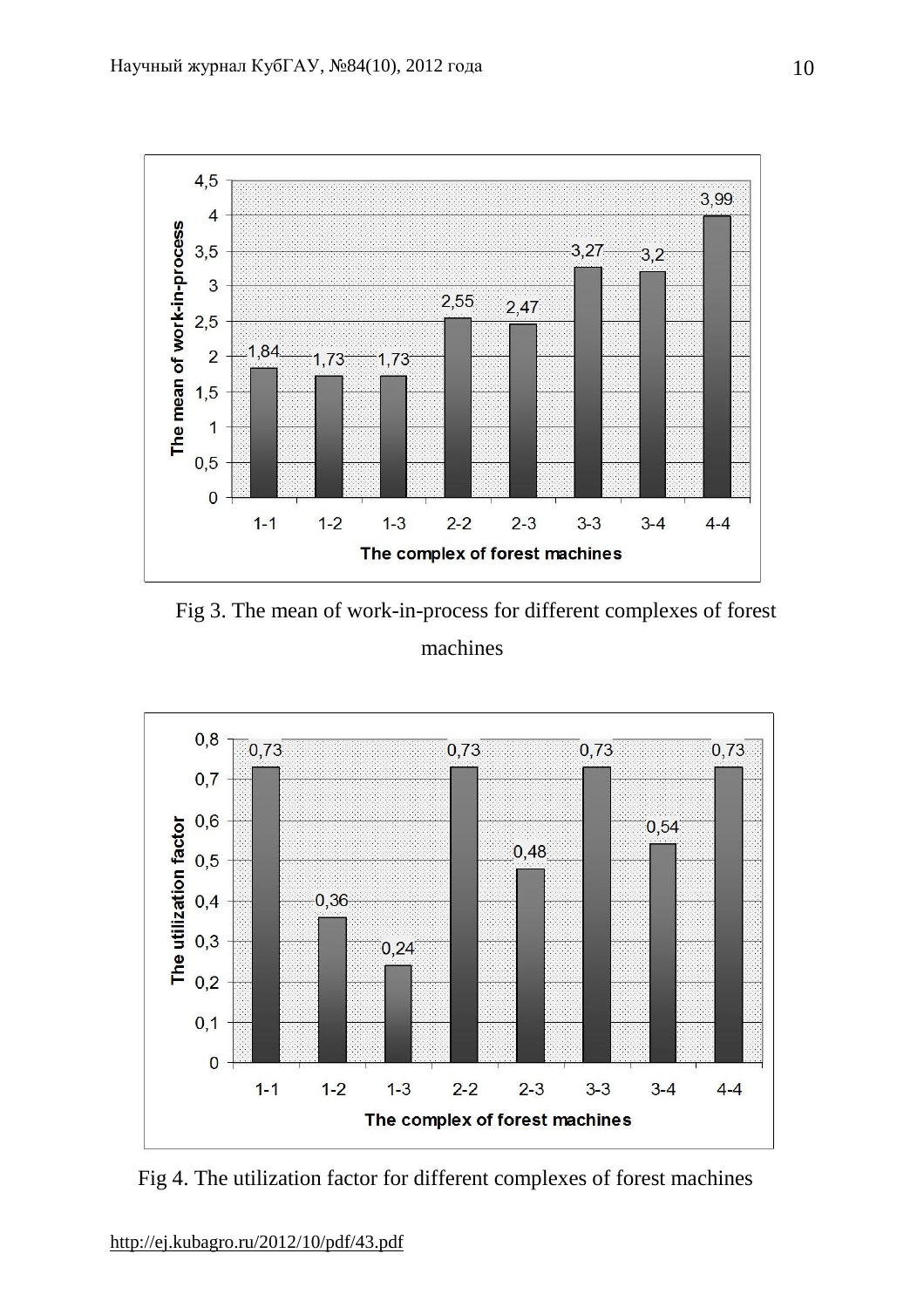Now we summarize our observations. If we use 1 harvester and 2 forwarders, then we obtain a considerable decrease of the mean time which the job is in the waiting area (93,18 %). However, the mean cycle time is reduced only on 5,99 % and the utilization factor is 0,36 so the forwarders will have too much free time. The increase of the number of forest machines increases the mean workin-process. For example, assume that initial value  $E[WD] = 1,84$ . It means that the cutting area has  $18.4 \text{ m}^3$  of the assortments. For 4 harvesters and 4 forwarders,  $E[WIP]=3,99$ . Assume, the cutting area has 39,9 m<sup>3</sup> of assortments. The use of a large number of forest machines is difficult because in the case there appear problems with organization of working of several machines on the cutting area. In addition, the negative impact of machines on the forest increases.

On the basis of analysis of the model we can summarize that 2 harvesters and 2 forwarders is an optimal combination in conditions of the cutting area because in the situation we obtain considerable decrease of the mean cycle time  $E [ C T_s ]$ and the mean job waiting time, while the utilization factor remains unchanged.

*The present work is executed with financial support of the Ministry of Education of the Russian Federation within the limits of realization of the Program of strategic development of Petrozavodsk state university (PetrSU) for 2012-2016 «the University complex of PetrSU in scientifically-educational space of the European North: strategy of innovative development».* 

## **Список литературы**

1. Морозов Е. В. Вероятностно-статистический анализ процесса заготовки сортиментов / Е. В. Морозов, И. Р. Шегельман, П. В. Будник // Перспективы науки. 2011. №7(22). С. 183-186.

2. Морозов Е. В. О применении вероятностного моделирования для анализа некоторых технологических процессов лесозаготовок / Е. В. Морозов, И. Р. Шегельман // Глобальный научный потенциал. – 2011. – № 9. – С. 67-71.

3. Подготовка и переработка древесного сырья для получения щепы энергетического назначения (биотоплива) / И. Р. Шегельман, А. В. Кузнецов, П. В.